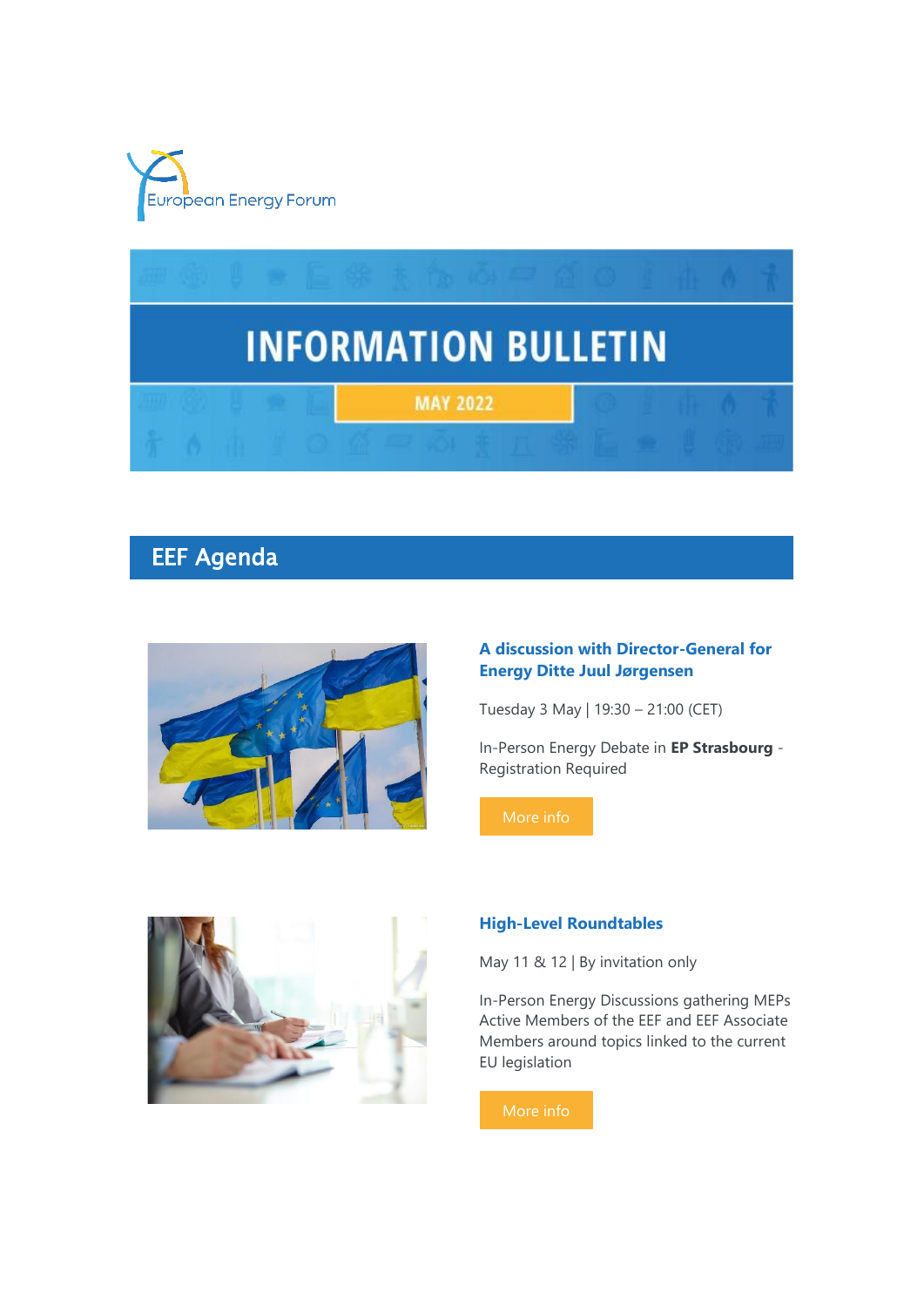## EEF Past Discussions



#### **FuelEU Maritime: how to reduce shipping emissions?**

27 April

During this fruitful High-Level Roundtable, Chair **EEF Director MEP Maria Spyraki** raised questions on the readiness of existing low-carbon and zero emission shipping technologies and offered her view on many aspects of the proposal.



### **Towards a fit-for-55 EU Building stock**

26 April

The EEF held a High-Level Roundtable on the Energy Performance of Buildings (EPBD) Directive chaired by **EEF Active Member MEP Radan Kanev**. He discussed with EEF Associate Members from several energy sectors how to make the EU building stock fit for 55.

[Read more](https://7n8k7.r.a.d.sendibm1.com/mk/cl/f/3aHdcbLsL5X3pkc5-eJXxTbH2o6VGtonsVhJYQMdR6ta4BtQMot_OHVFimVXC5vQx8yYu8qwMqm-amvvBAOAjP1eaXdMhr_nq9J9HNEjZ9htZENTZ9mm0lesSiiRpbMxr66PiQ1TJNFacSwqCjKj9B17AqBm82s4yCjbJMQWbMn2ikFYI2tfhF82Dv-Npc-BNSk3WWijHOF0pl_xCm2XVQOAde8pAv6s_QZCGJsYQjq90Bj_0d8t-zOdiYNHE1u-pjWW6N2bUNkrwyEaj3xozXTV4oIk54s)



#### **Decarbonising transport with Sustainable Alternative Fuels**

21 April

The First EEF High-Level Roundtable was dedicated to the decarbonisation of the transport sector and co-chaired by **EEF Vice-President MEP Inese Vaidere** and **EEF Director MEP Massimiliano Salini**.

[Read more](https://7n8k7.r.a.d.sendibm1.com/mk/cl/f/99NbCEnUlCvhnX2NwnFlW2sBAEWhA9sAKdqtF-kKY7oSxgR9_XG-pR44HqB8Qtn-o1q8-06GDpDw9cyko3Vj0mRB2QdfVLIg7o3vEpUSULH6pcOcx7bk86l3N1-LLl7sPy4eUNDATXJxZyXH5cXzYrJ_ADgc_lzbKZppqf9he3TrtUoFX5ISYOUUSOehFe65DL0wTj5j4X6vqV4Mz4-ms5uDxdRZXS-E3NoO1gX0tWapyws8xjWnl0IXc3SDWzuUh3DoG3CNGuVImy67XnGD8ZYEhNqEiXNFmtOqAstOlnDD5NXKWjVbPTKfVoRN)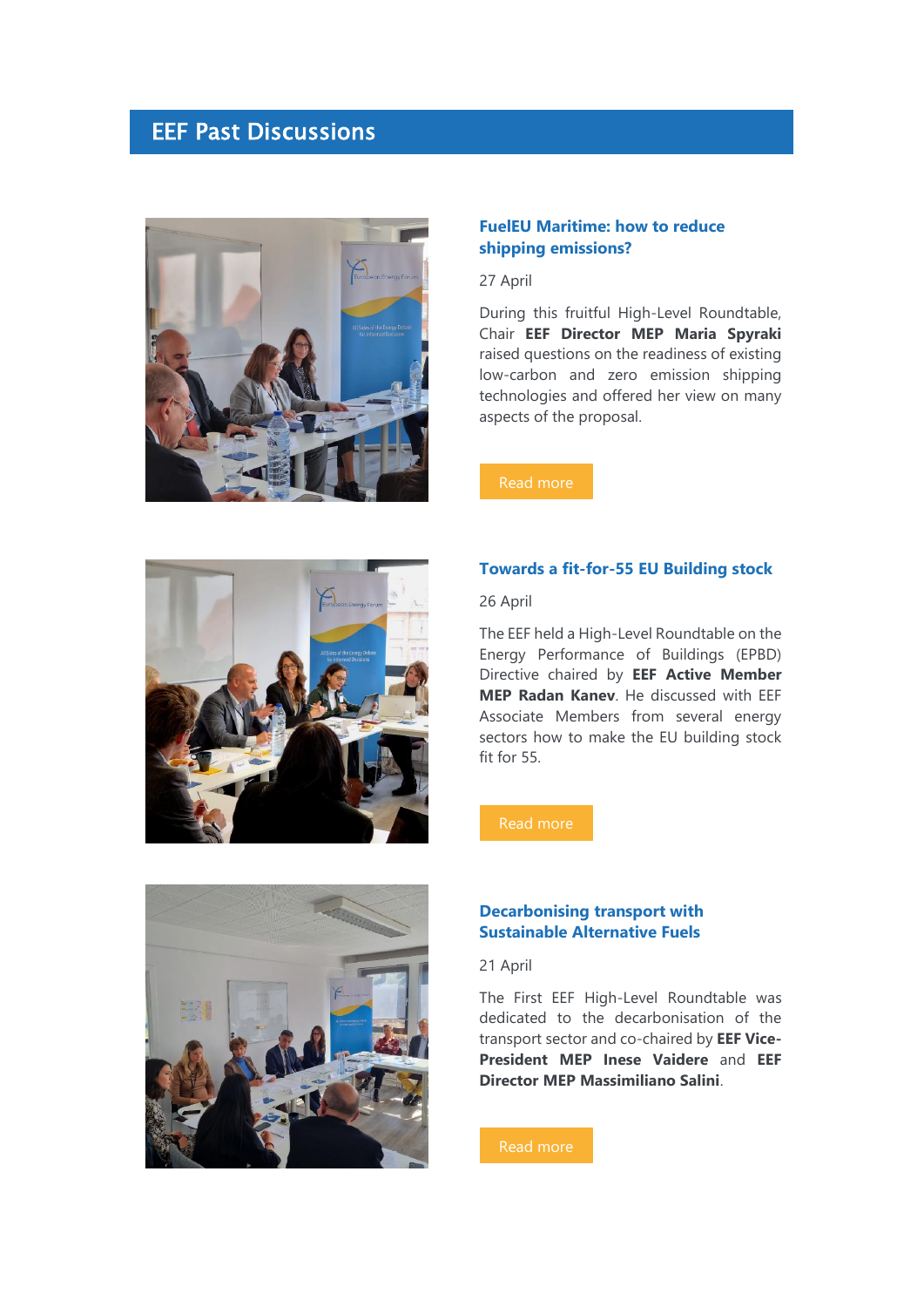

#### **Tackling methane emissions in the energy sector**

30 March

The EEF held a timely Online Energy Debate on the proposed EU Regulation on tackling methane emissions in the energy sector chaired by **EEF Director MEP Maria Spyraki**, ENVI Shadow Rapporteur on the file.

[Read more](https://7n8k7.r.a.d.sendibm1.com/mk/cl/f/_SmETeMJHCtyXAS4FHF6cYTxG2pZmIYV6r2va1A4gkF9o-xhHiSlJ1e4MDFcpXpCvTQqOQhIDxG5kJvue46jgJ7WZXYppU_PFLC9roNsc5CyEQWAaR1ZQC6_lc7kHjiSDRhVuCa-fhey5lCYc-NHYasycLbJiFZWzE0t80GdO6NZ5rOpjeawaxScalX4-tEFs_rByV8C_13yIfgdmhKrbsio16Z-TR66zZYjTo3fDvj7IKdjoL28ClVcz0Glt1jo7_R2cFEQhP5emg)

## EEF Members' News

#### **A new representative for ExxonMobil**

**Bart Vermeulen** has joined ExxonMobil's EU Affairs team as Director for Government Relations Europe. In this role, he will replace Johan Scharpé as a regular ExxonMobil participant in EEF events.

Mr. Vermeulen was previously the Public & Government Affairs Director for the Benelux and prior to that global Public & Government Affairs manager for ExxonMobil's fuels and lubricants division at its U.S. headquarters. Bart Vermeulen is from the Netherlands and has a degree in International Relations from the University of Groningen.



**EEF Members' Events**



#### **Conference on "Agriculture & energy: together towards a sustainable model"**

9 June | Regional Council of Grand Est region - **Strasbourg**